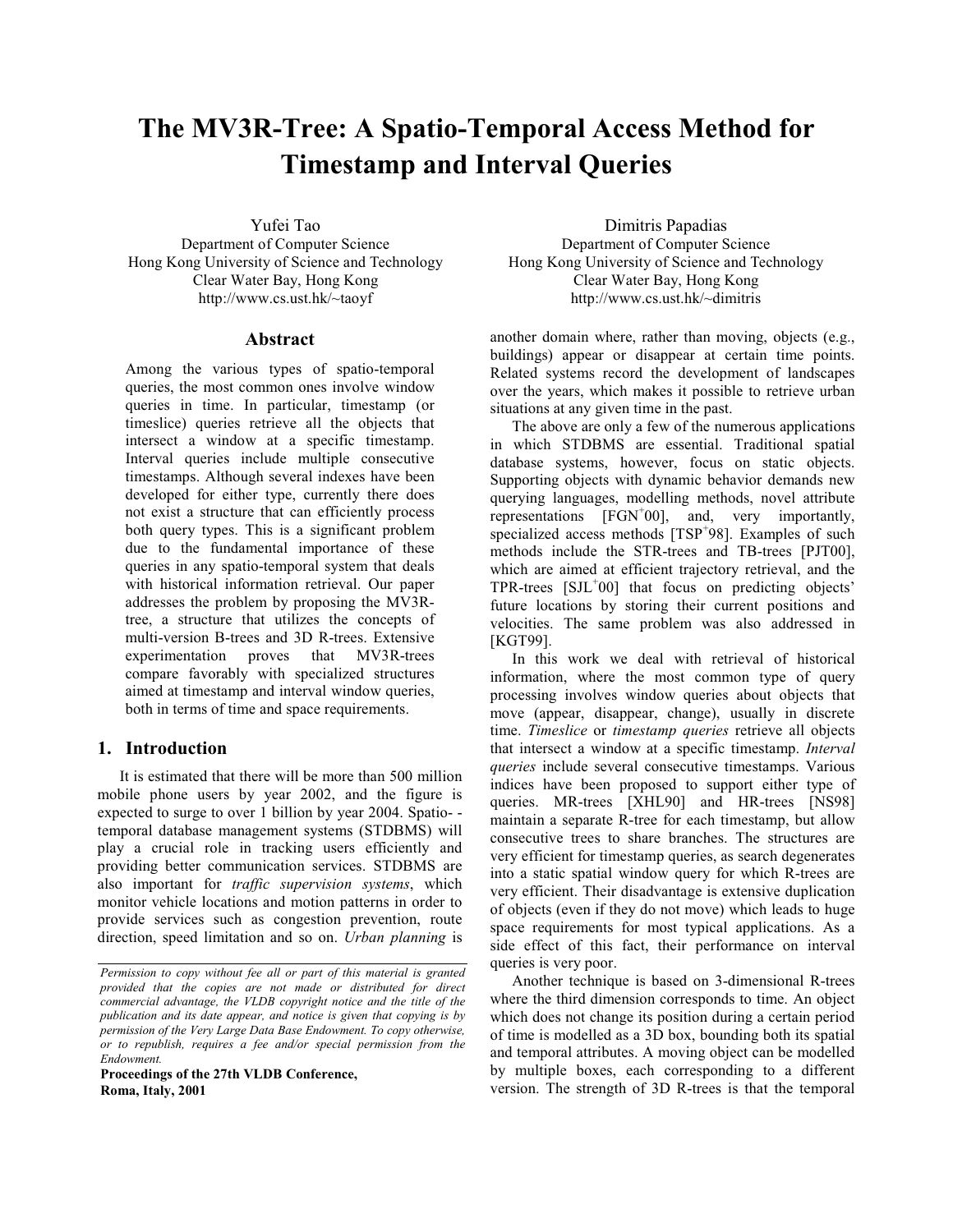attribute is integrated tightly with the spatial attributes, so that interval queries can be answered efficiently. Another advantage is its economical space usage as redundant duplication is avoided. The most serious problem of this structure is its poor performance on timestamp queries. The query time no longer depends on the live entries at the query timestamp, but on the total number of entries in history.

In this paper, we attempt to overcome the shortcomings and combine the advantages of previous structures by proposing the MV3R-tree, an access method for retrieving the past locations of discretely moving objects. An MV3R-tree involves a multi-version R-tree (MVR-tree) and a small auxiliary 3D R-tree built on the leaves of the MVR-tree (i.e., not on the actual objects). MVR-trees involve several heuristics that take into account the features of R-trees to improve performance significantly. The space consumption of an MV3R-tree is up to an order of magnitude smaller than that of an HRtree, while maintaining comparable timestamp query performance. Furthermore, the auxiliary 3D R-trees outperform traditional 3D R-trees for most queries. Our method constitutes a general approach for enhancing the performance of multi-version framework for multidimensional access methods.

The rest of the paper is organized as follows. Section 2 surveys the access methods directly related to our work, discusses their advantages, and analyses their problems. Section 3 presents MV3R-trees and the corresponding insertion, deletion and query processing algorithms. Section 4 contains an extensive experimental evaluation, while section 5 summarizes the contributions and provides directions for future work.

# 2. Related work

Since MVB-trees provide the initial motivation for the multi-version framework, section 2 starts with an overview of this structure. Next we describe HR-trees and 3D R-trees.

## 2.1 Multi-version B-trees

Multi-version B-trees (MVB-trees) [BGO<sup>+</sup>96] are extensions of B-trees that index the evolution of onedimensional data in transaction time temporal databases [ST97], where insertions and deletions can only happen at the current time. Figure 2.1 illustrates a simple example. Each entry has the form  $\langle key, t_{start}, t_{end}, pointer \rangle$ . For leaf entries, the *pointer* points to the actual record with the corresponding key value, while, for intermediate entries, the pointer points to a next level node. The temporal attributes  $t_{start}$  and  $t_{end}$  denote the time that the record was inserted and deleted in the database respectively. An entry is said to be *alive* at a timestamp *t* if  $t_{start} \leq t \leq t_{end}$ , and *dead* otherwise (notice that the *lifespan* of an entry does not include  $t_{end}$ ). The value of  $t_{end}$  for currently live entries is "\*", which denotes the special reserved word "NOWTIME". If a new entry is inserted at timestamp  $t$ ,  $t_{start}$  is set to t and  $t_{end}$  to \*. On the other hand, if an entry is deleted,  $t_{end}$  is changed (from  $*$ ) to  $t$ . Deletions are logical; the actual records are not physically removed from the database.

| Root                |                                 |               |                       |
|---------------------|---------------------------------|---------------|-----------------------|
| $5, 1, *, A$        | $5, 1,$ *>                      | $<$ 43, 1, *> | $<72, 1, *$           |
| $<43, 1, *, B>$     | $<8, 1, *>$                     | $<48, 1, *>$  | $<78, 1, *$           |
| $<72, 1, *$ , C $>$ | $<13, 1, *>$                    | <52, 1, 2>    | $<83, 1, \ge$         |
|                     | <25, 1, 3>                      | $<$ 59, 1, 3> | $<$ 95, 1, 3>         |
|                     | <27, 1, 3>                      | <68, 1, 3>    | $<99, 1, *$           |
|                     | 39, 1, 3                        |               | $\leq 102, 1, \infty$ |
| --                  | $\overline{\phantom{0}}$<br>- - | 22.525        |                       |

**Figure 2.1:** Example of MVB-tree

There can be multiple roots in an MVB-tree, and each root has a *jurisdiction interval*, which is the minimum bounding lifespan of all the entries in the root. Processing of timestamp (interval) queries starts by retrieving the corresponding  $root(s)$  whose jurisdiction interval(s) contains the queried timestamp(s). Then search is guided by key,  $t_{start}$ , and  $t_{end}$ . For each timestamp t and each node except the roots, it is required that either none, or at least  $b \cdot P_{version}$  entries are alive at t, where  $P_{version}$  is a tree parameter and  $b$  the node capacity (for the following examples  $P_{version} = 1/3$  and  $b=6$ ). This weak version *condition* ensures that entries alive at the same timestamps are mostly grouped together in order to facilitate timestamp queries. Violations of this condition generate weak version underflows, which occur as a result of deletions at the current time.

Insertions and deletions are carried out in a way similar to B-trees except that overflows and underflows are handled differently. Block overflow occurs when an entry is inserted into a full node, in which case a version *split* is performed. To be specific, all the live entries of the node are copied to a new node, with their  $t_{start}$  modified to the current time. The value of  $t_{end}$  of these entries in the original node is changed from \* to the current time (in practice this step can be avoided since the deletion time is implied by the entry in the parent node). In Figure 2.2, the insertion of  $\leq 28.4$ ,\*> at timestamp 4 (in the tree of Figure 2.1) causes node A to overflow. A new node D is created to store the live entries of A, and A "dies" (notice that all \* are replaced by 4) meaning that it will not be modified in the future.

| Root                                                                                   |                                                                |                                                                         |                                                                                        |                                                           |
|----------------------------------------------------------------------------------------|----------------------------------------------------------------|-------------------------------------------------------------------------|----------------------------------------------------------------------------------------|-----------------------------------------------------------|
| 5, 1, 4, A><br>$\leq 43, 1, *, B >$<br>$\langle 72, 1, *, C \rangle$<br>$5, 4, *$ , D> | 5, 1, 4<br><8, 1, 4><br><13, 1, 4><br><25, 1, 3><br><27, 1, 3> | $<$ 43, 1, *><br>*><br>$<$ 48, 1,<br>52, 1, 2<br>59, 1, 3<br><68, 1, 3> | *><br><72, 1,<br>*><br>< 78, 1,<br>< 83, 1,<br>*><br>$<$ 95, 1, 3><br>*><br>$<99, 1$ , | $5, 4, *$<br>$<8, 4, *>$<br>$<13, 4, *>$<br>$<$ 28, 4, *> |
|                                                                                        | 39, 1, 3                                                       |                                                                         | <102, 1,<br>$^*>$                                                                      |                                                           |

Figure 2.2: Example of block overflow and version split

Notice that, version splits create data redundancy for those entries duplicated (i.e., entries with keys 5, 8, and 13 in node D), as they should be ideally represented with one record (since they did not incur an update). Such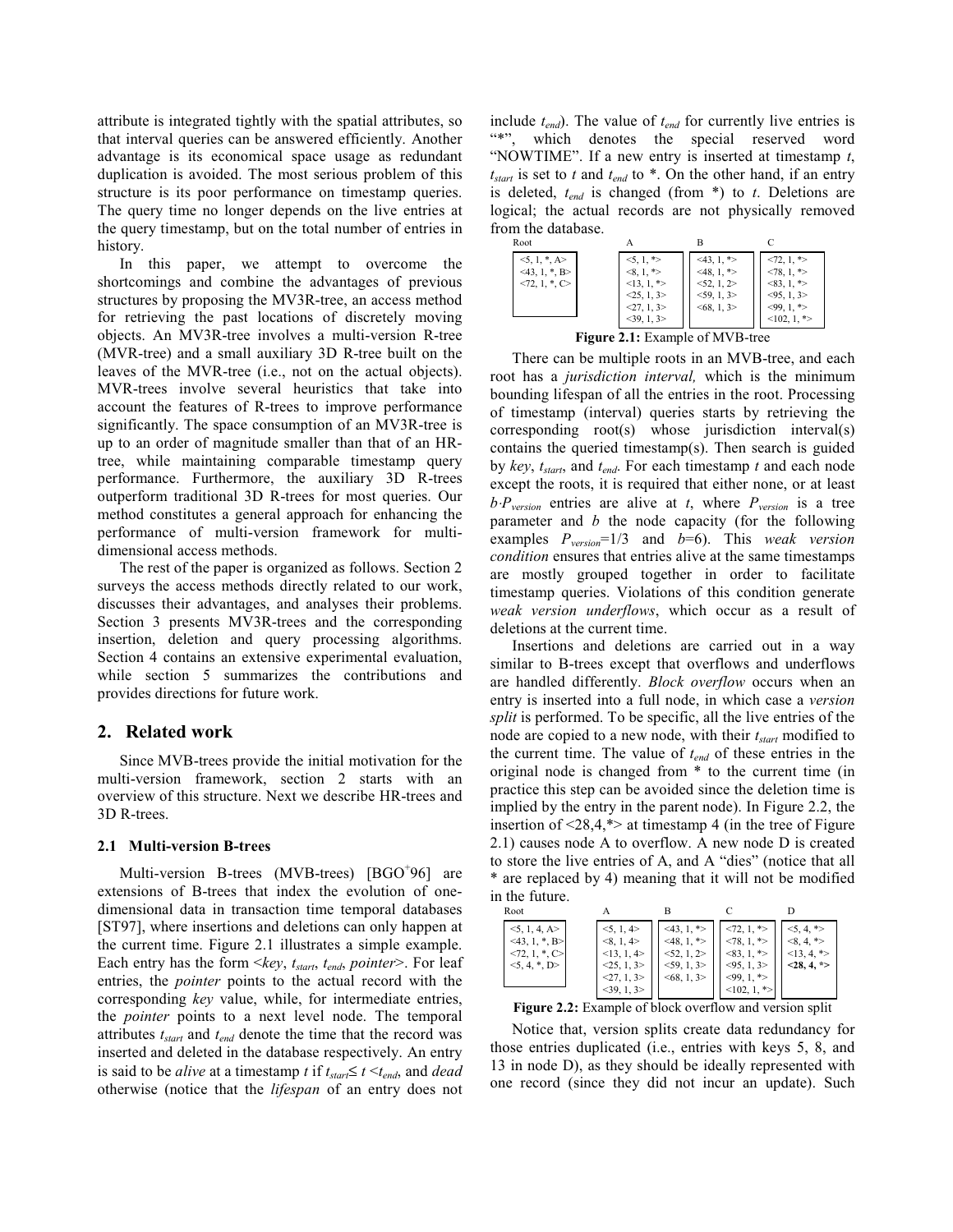redundancy harms interval query performance as both the original and duplicated versions may need to be retrieved.

In some cases, the new node may be almost full so that a small number of insertions would cause it to overflow again. On the other hand, if it contains too few entries, a small number of deletions will cause it to underflow. To avoid these problems, it is required that the number of entries in the new node must be in the range  $[b \cdot P_{swu},]$  $b \cdot P_{svo}$ ] (for the following examples,  $P_{svu}$ =1/3,  $P_{svo}$ =5/6). A strong version overflow (underflow) occurs when the number of entries exceeds  $b \cdot P_{svo}$  (becomes lower than  $b \cdot P_{svu}$ ). A strong version overflow is handled by a key split, a version-independent split according to the key values of the entries in the block. Notice that the strong version condition is only checked after a version split, i.e., it is possible that the live entries of a node are above  $b \cdot P_{\text{exp}}$ before the node block-overflows.

Strong version underflow is similar to weak version underflow, the only difference being that the former happens after a version split, while the latter occurs when the weak version condition is violated. In both cases a merge is attempted with the copy of a sibling node using only its live entries. If the merged node strong version overflows, a key split is performed. Assume that at timestamp 4 we want to delete entry  $\langle 48, 1, * \rangle$  from the tree in Figure 2.1. Node B weak version-underflows since it contains only one live entry  $\langle 43, 1, * \rangle$ . A sibling, let node C, is chosen and its live entries are copied to a new node, let C'. The insertion of  $\langle 43, 4, * \rangle$  into C' causes strong version overflow, leading to a key split and finally nodes D and E are created (Figure 2.3).



Figure 2.3: Example of weak version underflow

As shown in [BGO<sup>+</sup>96], MVB-trees require  $O(N/b)$ space, where  $N$  is the number of updates ever made to the database and  $b$  is the block capacity. Answering a timestamp range query requires  $O(log_bM+r/b)$  I/O's, where  $M$  is the number of live objects at the queried timestamp, and  $r$  is the number of output objects. Both the space requirements and query performance are asymptotically optimal. A variation of MVB-trees which reduces the tree sizes by a constant factor can be found in [VV97]. Recently, the multi-version technique, has been applied to R-trees, to produce the BTR-tree [KTF98], a bitemporal access method, and the PPR-tree  $[KGT<sup>+</sup>01]$  for indexing multimedia objects that move continuously.

### 2.2 Historical R-trees

Historical R-trees (HR-trees) [NS98] are based on the overlapping technique [BKK<sup>+</sup>90], another framework for transforming a single version data structure into a transaction time access method. The structure maintains an R-tree for each timestamp, but common branches of consecutive trees are stored only once in order to save space. Figure 2.4 illustrates part of an HR-tree for timestamps 0 and 1. At timestamp 1, object e changes its position, so its old version  $e_0$  should be deleted from the tree for timestamp 1, while its new version  $e_1$  will be inserted. This causes the creation of two leaf nodes:  $D_1$ , which contains the entries of  $D_0$  plus  $e_1$ , and  $E_1$ , which contains the entries of  $E_0$  after the deletion of  $e_0$ . The change(s) are propagated to the root (causing the creation of  $B_1$  and  $C_1$ ) so even if only one object changes its position, the entire path may need to be duplicated. Trees of previous timestamps are never modified. Notice that node  $A_0$  is shared by both trees, indicating that no object in its subtree issued any change at timestamp 1.



A timestamp query is directed to the corresponding Rtree and search is performed inside this tree only. Thus, the query degenerates into an ordinary window query and is handled very efficiently. An interval query should search the corresponding trees of all the timestamps involved. A query processing algorithm that uses "negative pointers" to avoid multiple visits to the same node via different parents was proposed in [TP01].

#### 2.3 3D R-trees

The idea behind 3D R-trees is to view time as just another dimension and integrate it in the tree construction along with the other dimensions. The movements of 2D objects can be modelled as distinct boxes in threedimensional space. The temporal projection denotes the period when the corresponding object remains static, while the spatial projections of the box correspond to the object's position and extents during the period. Whenever an object moves to another position, a new box is created to represent its new static period, position, and extents. Similarly, an interval query is also modelled as a box enclosing the spatial query window and query interval.

3D R-trees do not include a mechanism, such as the weak version condition in MVB-trees, to ensure that each node has a minimum number of live entries at a given timestamp. This affects performance of timestamp and short-interval queries, especially if dead space is taken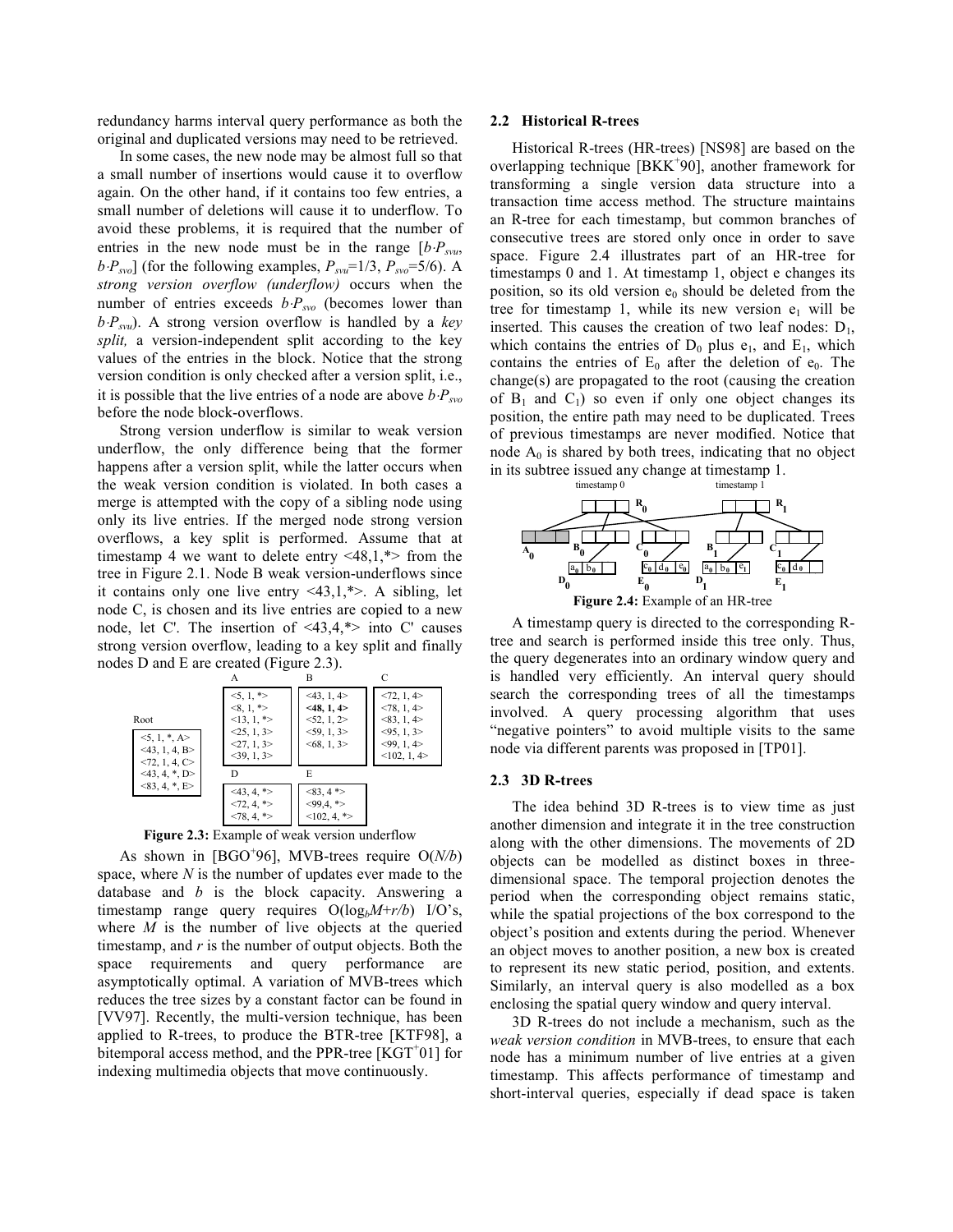into account. Consider, for instance, the timestamp query in Figure 2.5. Since there is only one live entry at query timestamp  $t$ , the node has a lot of dead space with respect to  $t$ , meaning that there is a high chance that the query window intersects the bounding box but no object inside it. This problem is especially serious when there are many objects with long lifespans, as these objects will force the nodes that contain them to have long lifespans as well, leading to considerable mutual overlaps [KS91].



Figure 2.5: A timestamp query in 3D R-trees

Another reason for poor timestamp and short-interval query performance is due to the fact that, since there is a single tree for the whole history, the cost depends on the total number of records, rather than on the number of records alive at the queried timestamps, as in MVB- and HR-trees. On the other hand, long interval queries are efficient because: (i) there is no redundancy; (ii) R-trees, in general, optimize queries with similar extents along all dimensions (e.g., quadratic queries in 2D).

It is evident from the above discussion, that currently there does not exist a structure that can effectively handle both timestamp and interval queries. Towards this goal, in the next section, we propose the MV3R-tree, a structure originally motivated by MVB-trees, but with several improve the overall performance heuristics to significantly.

# 3. MV3R-Trees

A simple idea to deal with both timestamp and interval queries is to maintain two independent structures, an HRtree and a 3D R-tree, and use the most appropriate one in each case. This, however, would require huge space (for the HR-tree). In addition, although this approach can deal effectively with timestamp and long interval queries, it is rather inefficient for short intervals, because neither 3D R-trees nor HR-trees can handle such intervals well. Multi-version 3D R-trees (MV3R-trees) overcome these problems by combining two structures: a multi-version Rtree (MVR-tree) and a small auxiliary 3D R-tree built on the leaf nodes of the MVR-tree. Figure 3.1 illustrates the general structure of the MV3R-tree.



As with MVB-trees, an MVR-tree can contain multiple R-trees, which we refer to as "logical trees". Each entry has the form  $\leq S$ ,  $t_{start}$ ,  $t_{end}$ , pointer>. S denotes the spatial minimum bounding rectangle (MBR) as defined in R-trees. The meanings of the other attributes are the same as in MVB-trees. MVR-trees inherit the concept of weak version condition from MVB-trees to guarantee that the number of live entries during a timestamp are either 0, or at least  $b \cdot P_{version}$ .

A small MVR-tree with height 2 is shown in Figure 3.2 ( $b=3$ ,  $P_{version}=1/3$ ). Object boxes (A to G) are sketched with thin lines, and leaf nodes (H, I, and J) with bold lines. K represents the root of the tree. Unbounded boxes (C, I, and K) are alive until the current timestamp. Objects are inserted in alphabetic order. At timestamp  $t$ , while objects A and B have already been deleted (C is alive), the insertion of D causes node H to overflow. A new node I is created to store a version duplicate of C, and D (notice that I and H store temporally adjacent parts of box C). The subsequent insertion of E and F will cause an overflow at node I which is handled by a key split that creates node J. Figure 3.2 shows the final situation after the insertion of G, and the deletion of D, E, G, F at subsequent timestamps.



Figure 3.2: 3D visualization of a logical tree

Our implementation of MVR-trees involves several heuristics to reduce the structure size and improve query performance. Furthermore, these heuristics are applicable to other multi-dimensional access methods when they are converted to corresponding multi-version structures.

#### 3.1 Insertion and overflow handling in MVR-trees

MVR-trees involve distinct insertion policies for leaf and intermediate nodes. The main difference is that for leaf nodes, we will try to avert version splits, which cause redundancy, as much as possible provided that the timestamp query performance is not compromised significantly. Since leaf nodes account for a large proportion of the structure's total size, avoiding redundancy will lead to significant reduction in the total space. Furthermore, a small number of leaf nodes will facilitate interval query processing using the auxiliary 3D R-tree. For intermediate nodes, more redundancy is permitted in order to maintain good performance for timestamp and short-interval queries.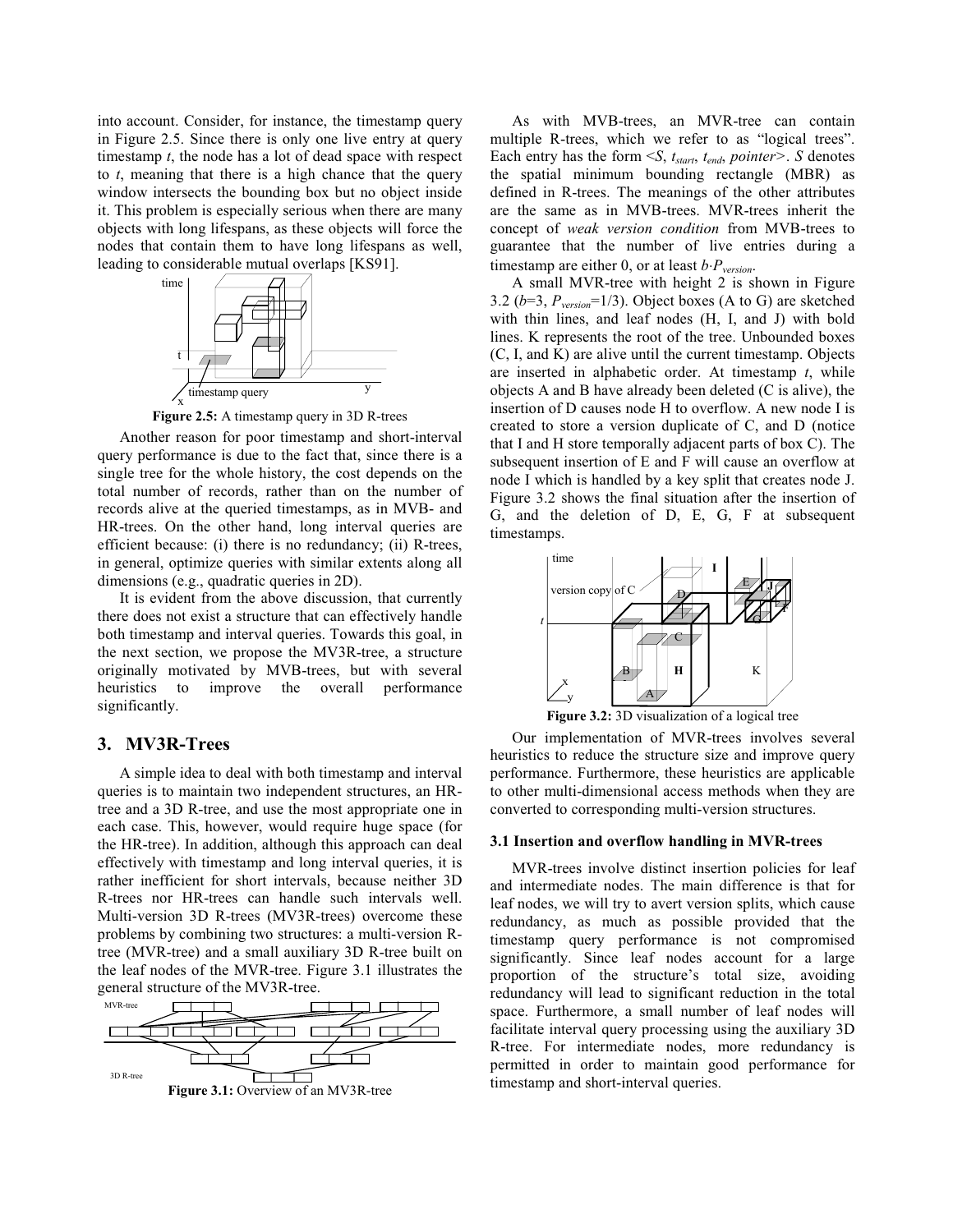Figure 3.3 illustrates the process of insertion for intermediate nodes. The R<sup>\*</sup>-tree [BKS<sup>+</sup>90] *choose subtree* function determines the node, let A, where the new entry is inserted. In case that the node is full, a version split occurs and all the live entries are copied to a new node A', with their  $t_{start}$  modified to the insertion time. The new entry is inserted into A'. If the total number of (live) entries in A' is above  $b \cdot P_{\text{two}}$ , a strong version overflow occurs which triggers a key split. The general process is similar to MVB-trees except that we do not consider at all strong version underflows (thus, there is no parameter  $P_{swu}$ in MVR-trees). The reason for this choice is two-fold: (i) underflows in MVR-trees happen much less frequently than overflows; (ii) we will handle underflows by entry re-insertion, which may trigger block overflows in several other nodes. In the sequel, we abbreviate weak version underflows as *underflows* without causing any ambiguity.



Figure 3.3: Insertion in intermediate nodes

Another difference from MVB-trees is that key and version splits need to take into account the spatial extents of the nodes. For key split we apply the R\*-tree split function to minimize the overlap area of the two new nodes. For version splits we may need to tighten the MBRs of the new entries. This is illustrated in Figure 3.4. Assume that at timestamp 10, node A is version split, generating node B. Let  $B_1$  be the entry duplicated from  $A_1$ ; then  $A_1$ ,  $B_1$  point to the same node C. Since only two entries ( $C_5$  and  $C_6$ ) in node C are alive at timestamp 10 and bounded by  $B_1$ , the MBR of  $B_1$  is probably much smaller than that of  $A_1$ . Meanwhile, since the lifespan of  $A_1$  does not include timestamp 10, its MBR does not cover  $C_6$ , and may be tightened.

|                |                | $\leq C1, 1, 3$                        |
|----------------|----------------|----------------------------------------|
|                |                | $<$ C <sub>2</sub> , 1, 3>             |
| $<$ A1,1,10,C> | $-B1,10,^*$ .C | $<$ C <sub>3</sub> , 2, 8><br><<12, 8> |
|                |                | $<$ C5, 5, *>                          |
| .              | $4. T: -1.$    | $<$ C6, 10, *><br>$\sqrt{1313}$        |

**Figure 3.4:** Tightening of MBRs

Insertion in leaf nodes, shown in Figure 3.5, is more complicated. The node is again selected by *choose subtree*, but block overflows are handled differently. In order to avoid version splits, we try the following alternatives (in this order): (i) general key split, (ii) insertion after reinserting one of the existing entries of the node, and (iii) insertion of the object in another node. Only if these alternatives fail, a version split occurs. In the sequel we describe each of the three techniques in detail.

General key split is motivated by the fact that, in some cases a node to be version split can instead be key split without violating the weak version condition (recall that a key split does not generate redundancy). Consider, for example, the full node of Figure 3.6 ( $b=10$ ,  $P_{version}=1/3$ ). If a new entry is to be inserted, the entries can be distributed to two nodes so that for each timestamp in the range  $[1,*)$  there exist at least  $b \cdot P_{version}$  entries alive. Thus, version split, which will generate version redundancy for entries  $S_3$  to  $S_{10}$ , can be avoided. In many cases, however, it may be difficult, or impossible, to achieve such a partitioning of the entries. Furthermore, the two new nodes should have small overlap. The difference between general and ordinary key split is that the second one is applied when all the entries in the node to be split are alive and their  $t_{start}$  equals the current time (which is the case after strong version overflows). Thus, the weak version condition can always be satisfied. Figure 3.7 shows the algorithm for general key split.



Figure 3.6: A node that can be general key split

Algorithm General\_Key\_Split(this\_node)

- 1. Choose split axis  $A_{split}$
- 2. sort all the entries according to their starting points on Asplit
- 3. for  $(k = 0$  to  $b + 1 - 2b \cdot P_{version})$
- 4. Distribute the first  $k + b \cdot P_{version}$  entries into the first group and the rest into the second group
- 5. if both groups satisfy the version condition
- 6. Overlap = overlap area of the two groups
- 7. if Overlap < min Overlap
- 8. min Overlap=Overlap; record the distribution
- 9. sort all the entries according to their ending points on  $A<sub>split</sub>$ and goto line 3
- 10. return distribution with min Overlap provided that min\_Overlap<0.5 area of the original node's MBR

Figure 3.7: The general key split algorithm

If general key split fails, we try to reinsert an existing entry of the node, in order to make room for the new entry. This breaks the convention in multi-version structures (such as MVB-, BTR-, PPR-trees, etc.) that dead nodes cannot be modified. In MVR-trees, any leaf node can store a re-inserted entry provided that it satisfies the following conditions: (i) its lifespan must cover that of the entry; (ii) it should be dead if the entry is dead (we want to preserve live nodes for future insertions); (iii) its area should not be enlarged much, in order to ensure good performance for timestamp queries. In practice, only dead nodes with lifespans in the near past are modified.

The algorithm *choose subtree to reinsert*, shown in Figure 3.8, tries to find such a node that satisfies the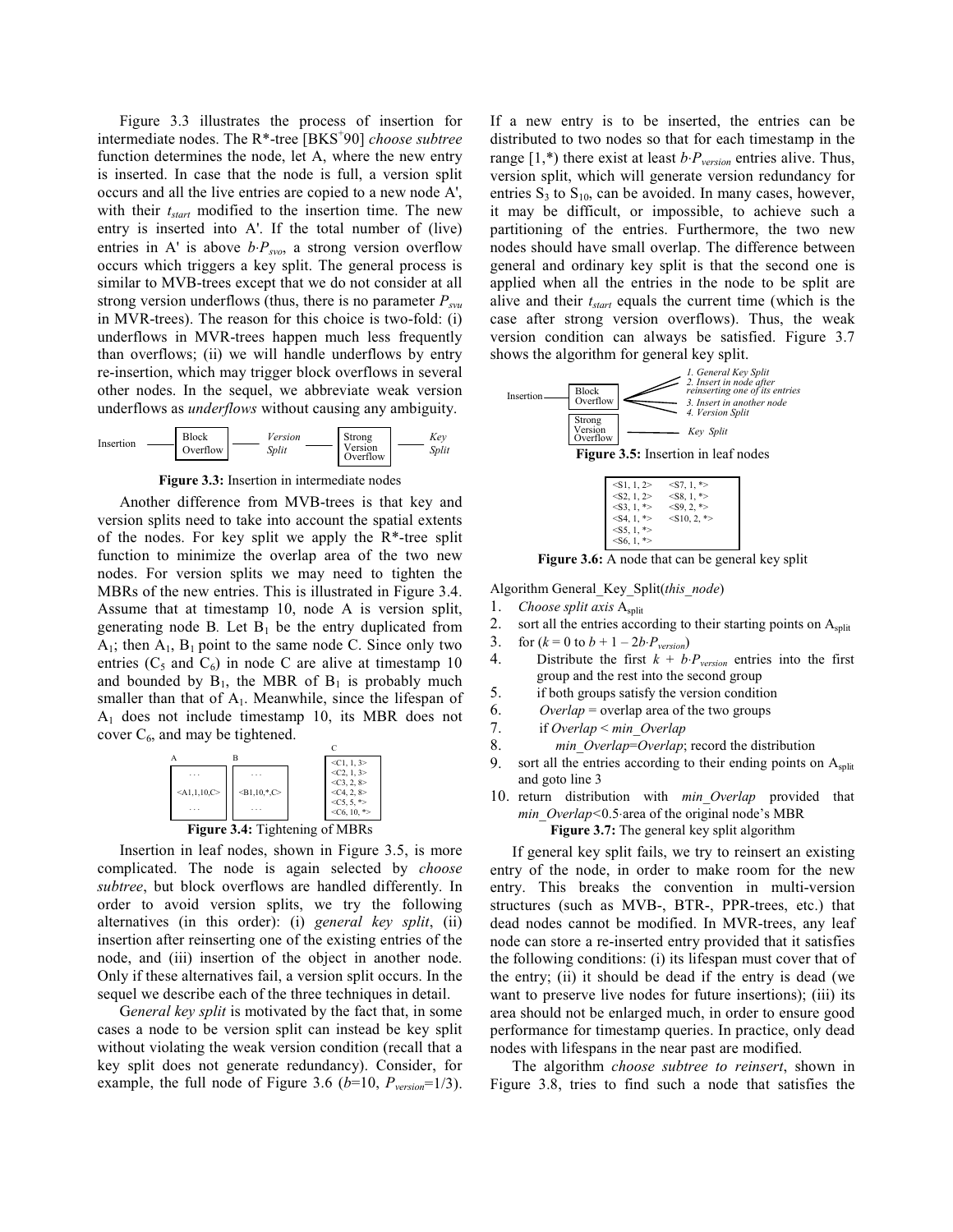#### Algorithm Choose Subtree to Reinsert

(this\_node, entry\_to\_reinsert)

- if this node.level= $0$  (i.e., a leaf)  $1.$
- 2. if this node is not full return this node /\* entry to reinsert will be inserted into this node \*/  $3.$ else return failure
- 4.  $list = \{all entries in this node\}$
- 5. if this node level=1 and entry to reinsert is dead
- 6.
- $list=list \{live entries\}$
- list=list-{entries whose lifespans do not cover that of 7. entry to reinsert}
- 8. list=list-{entries with area enlargements greater than the threshold?
- 9. sort *list* in ascending order of the area enlargement incurred by the reinsertion
- 10. *list=list*-{entries with area enlargement above the specified percentage w.r.t. the best entry
- 11. for each entry  $e$  in *list* Choose Subtree to Reinsert  $(e,$ entry to reinsert); return success if a leaf node is found
- 12. return failure after all the entries in *list* have been searched Figure 3.8: Choose subtree to reinsert

Algorithm Reinsert

- 1. Retrieve all entries that can be reinserted without violating the version condition (note: taking the new entry into account) into set  $S_{del}$
- Sort entries in  $S_{del}$  according to the benefits generated by 2. their reinsertion
- $3.$ while  $(S_{del}$  is not empty)
- $\overline{4}$ . *entry\_to\_reinsert* = the first entry in  $S_{del}$
- 5. remove entry\_to\_reinsert from  $S_{del}$
- 6. Choose Subtree to Reinsert(root, entry to reinsert)
- 7. if successful re-insertion then return success
- 8. return failure

## Figure 3.9: Reinsert algorithm

above conditions. The thresholds for area enlargement (line 8) are set to  $1\%$ , 0.1%, and 0% for nodes of level 0, 1 and higher. For instance, an entry can be re-inserted in a leaf node only if the enlargement is less than 1% of the original node area. Above level 1 the re-insertion should not cause any area enlargement. Furthermore (line 10), the area enlargement should not be worse than that of the best entry by a percentage (we use the same thresholds).

The *re-insertion* algorithm is presented in Figure 3.9. We first retrieve the set of entries that can be reinserted, i.e., the entries whose removal from the node will not lead to violation of the weak version condition. Then we sort these entries according to the benefits generated by their reinsertion. Dead entries always come before live ones. This is because live entries will be reinserted only into live nodes, which may also overflow and induce the same problem in the future. Among the dead and live entries, sorting is based on the area decrease of the node MBR caused by the entry deletion; entries that lead to larger area decrease are preferred. Finally each entry in the sorted list is retrieved, and *choose subtree to reinsert* is applied to check if it can be reinserted.

Notice that, unlike R\*-trees, we reinsert a single entry, even if it is possible to reinsert more. This is due to the following reasons: (i) Reinsertion saves space but does not achieve structure improvement, as happens for  $R^*$ trees; (ii) Reinsertion of a single entry already achieves the objective of averting the version split. Any empty room in earlier nodes may be utilized by subsequent reinsertions to avoid future version splits.

The third heuristic tries to insert the new entry into another node that is not full. Specifically, we backtrack to the upper level and try to insert the entry into another branch. As before, in order to avoid query performance deterioration, we only consider branches that will incur small area enlargements: the area enlargements of candidate branches can only exceed that of the best branch by a certain percentage. In our implementation, we apply this heuristic for the two lowest levels of the tree with thresholds 1% and 0.1% (for levels 0 and 1 respectively). Using these values, on average 5% of the branches per node are attempted for most typical datasets.

We determined the order of the previous optimization heuristics by taking into account both the update cost and the quality of handling. General key split, which does not require reading any more pages, is the most efficient method in terms of update cost. Furthermore, it reduces the number of entries in the new nodes so that they will not overflow again in the near future; thus, it is the first method considered. The other two heuristics are more expensive. In particular, re-insertion of an existing entry can search multiple branches, while insertion in another (sub-optimal) node may require backtracking up to level 2. However, as we show in the experimental evaluation, their costs are compensated by the space savings. Only if the three previous heuristics fail, a version split occurs as the final alternative after a block overflow.

#### 3.2 Deletion and underflow handling in MVR-trees

If a deletion does not incur structural changes, it is handled in a way similar to  $R^*$ -trees. After the entry to be deleted is found, its  $t_{end}$  is modified from  $*$  to the current time. An entry is physically deleted, only if its  $t_{start}$  is equal to the current time (multiple updates may happen at the same timestamp). As with insertion, we follow two different policies for leaf and intermediate nodes when handling underflows caused by deletion.

Assume that an underflow occurs at the current timestamp  $t$ . For an intermediate node, we set the  $t_{end}$  of its live entries to  $t$ . Then, these entries are re-inserted into the most recent logical R-tree after setting  $t_{start} = t$ . Notice that MVB-trees (also BTR- and PPR-trees) handle underflows by merging with sibling nodes, while MVRtrees apply the  $R^*$ -tree algorithms.

For leaf nodes, in order to avoid redundancy caused by entry reinsertion, we first attempt to borrow a live entry from a sibling node. Consider, for instance, the two nodes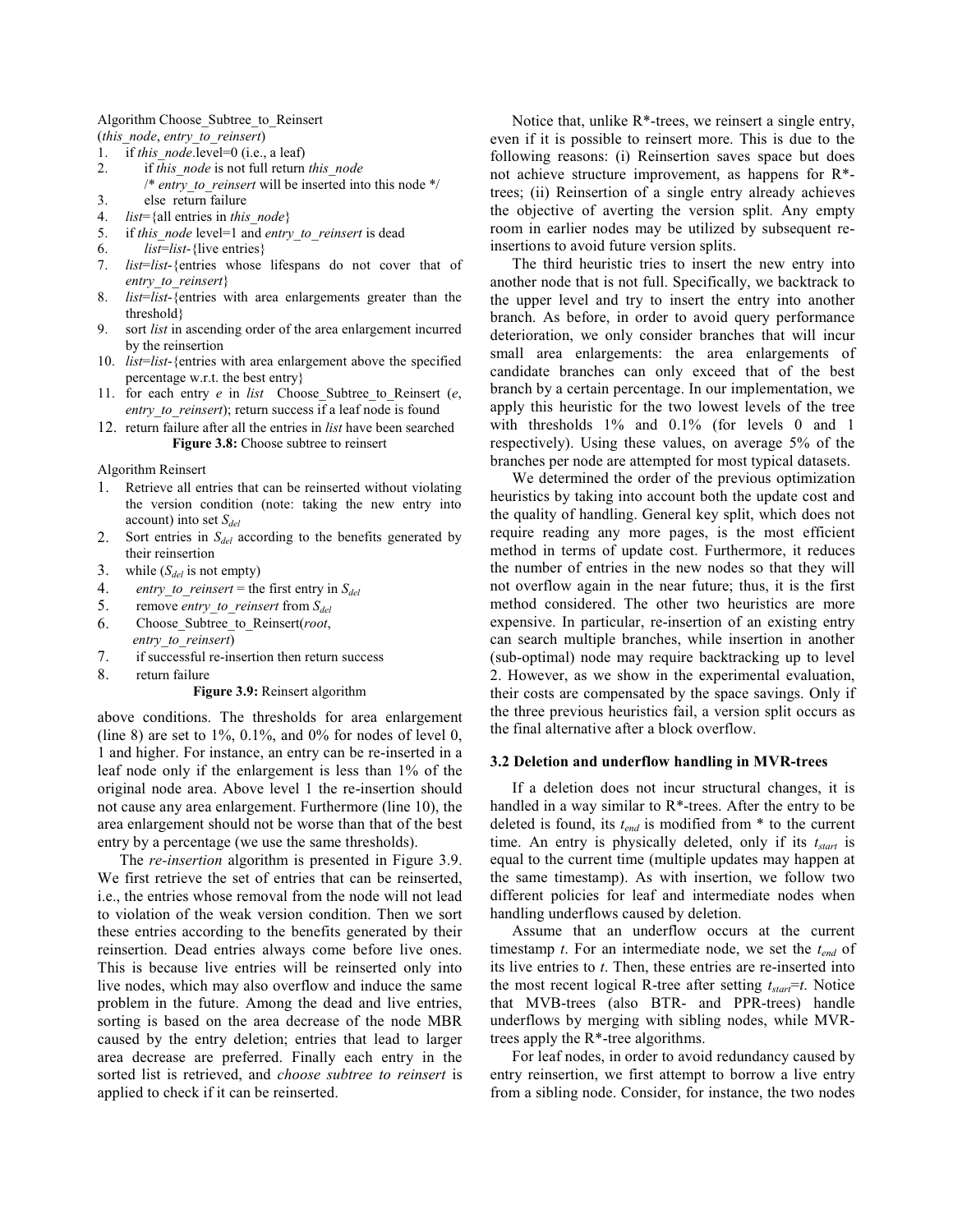A, B and their parent S in Figure 3.10 and suppose that at timestamp 2, entry  $A_1$  is deleted causing an underflow of node A. Instead of copying and reinserting the live entries of A immediately, we try to acquire a live entry from node B to "fill" A. The entry to be moved should have the following properties. First, it must be alive and its lifespan must be covered by that of A. In this example, all the live entries in B satisfy this condition. Second, after the removal of the entry, the version condition must still be satisfied in B. Notice that entries  $B_2$  and  $B_3$  cannot be moved because their deletion from B will cause weak version underflow for timestamp 1. Third, inserting this entry to node A will not cause its MBR to increase above a threshold. In our implementation we set this threshold to 1% of the original node area. Only if this heuristic fails, reinsertion is performed.



**Figure 3.10:** Borrowing a live entry from a sibling

### 3.3 Construction of the auxiliary 3D R-tree

The auxiliary 3D R-tree is built on the leaves of the MVR-tree in order to process interval queries. Because, given a moderate node capacity, the number of leaf nodes in an MVR-tree is much lower than the actual number of objects, this tree is expected to be fairly small compared to a complete 3D R-tree. Its construction is straightforward: whenever a leaf node of the MVR-tree is updated, the change is propagated to its entry in the 3D Rtree. Adding the auxiliary tree not only improves interval query performance, but may also provide flexibility in other scenarios. An obvious example concerns spatiotemporal joins, an extension of spatial joins that retrieve all pairs of tuples satisfying some spatial condition during a time interval (or timestamp). Such queries can be processed by using the auxiliary trees and efficient R-tree join algorithms (e.g. [BKS93]).

## 3.4 Query processing with MV3R-trees

The combined structure gives two choices for query processing: the auxiliary 3D R-tree or the MVR-tree. For timestamp queries the MVR-tree is expected to perform better, while for long intervals the 3D R-tree is preferable. For short interval queries, selecting the appropriate tree calls for optimization methods that require analysis beyond the scope of this paper. We adopt the simple, but effective, heuristic that the 3D R-tree will be used whenever the temporal query length exceeds a certain threshold. Notice that the threshold may increase as time evolves, because a 3D R-tree's performance gradually deteriorates as the tree grows (while this is not a problem for the MVR-tree).

Querying with the auxiliary 3D R-tree is straightforward except that we treat MVR-tree nodes as the leaf level. Timestamp query processing using MVRtrees involves retrieval of the root whose jurisdiction interval covers the queried timestamp, and then search is performed similarly to R-trees. A problem arises for interval queries that may need to search multiple trees: we should avoid duplicate visits to the same node via different parents. Duplicate pointers to a node are created in version splits or entry re-insertions. In both cases the two entries pointing to the same node have disjoint lifespans. Consider the example of Figure 3.11a, where entries  $A_1$  and  $B_1$  point to the same child node C (due to a version split at timestamp 10).  $A_1$  and  $B_1$  are temporally adjacent, while  $A_1$  spatially covers the entries (i.e.,  $C_1$ ,  $C_2$ ) alive before, and  $B_1$  the entries (i.e.,  $C_2$ ,  $C_3$ ,  $C_4$ ) alive after timestamp 10. Figure 3.11b shows the bounding boxes for the entries in 3.11a, as well as a query box.  $C_2$  and  $C_3$  (in bold lines) intersect the query box so their subtrees (nodes E and F) should be searched. Since node C may be reached twice (by following  $A_1$  and  $B_1$ ), we may attempt redundant visits to E and F. Such duplicate visits will result in severe IO cost as shown in [BS96], which solved the problem for MVB-trees using *reference points* and backward pointers between nodes. Unfortunately, these techniques are not applicable to MVR-trees. In BTR-trees and PPR-trees, a list is maintained in memory to keep the IDs of the visited pages. This approach, however, is not practical as it confines the maximum page accesses in a query to the amount of available memory.



Figure 3.12 describes an algorithm that avoids duplicate visits to the subtree of a node, but not to the node itself (e.g., C will be visited twice but E and F only once). The idea of the algorithm is to postpone visiting the branches of a shared node, if some branch will be visited in the future. Suppose, for instance that we have come to node C via  $A_1$  (this node=C, parent entry=A<sub>1</sub>). The entries of C will be checked (lines 1-2) in order to find one that intersects both  $A_1$  and the query box. If no such entry exists, the algorithm backtracks to the previous level. Even if there are entries in C that intersect the query (but not A<sub>1</sub>), they will be visited later. In our example,  $C_2$ intersects  $A_1$  and the query box, so the algorithm proceeds to line 4, at which point it has to decide whether to visit the qualifying subtrees now, or postpone it. Lines 4-6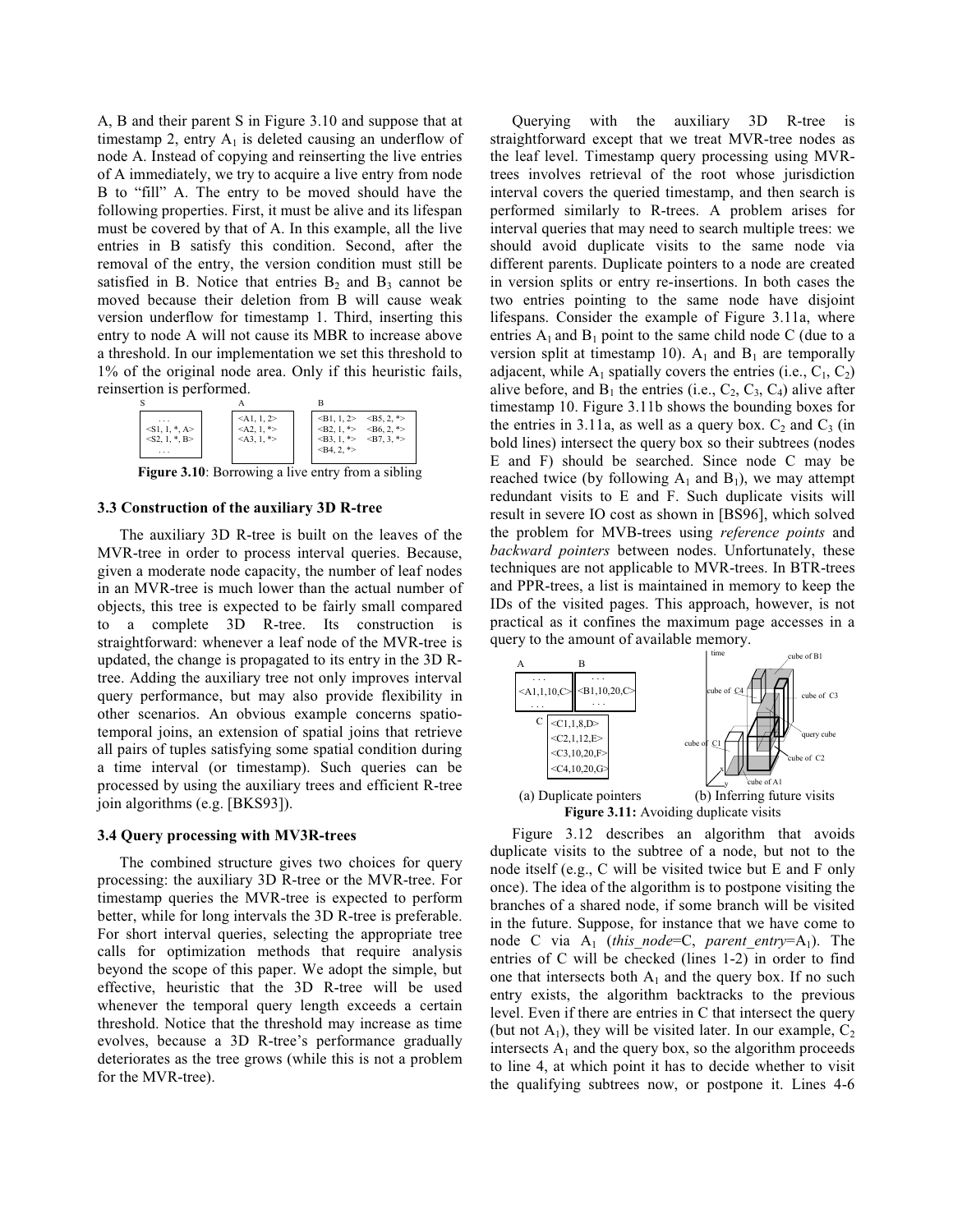check if there is any other entry  $e$  in the node that intersects the query and outlasts  $A_1$  (which implies that it has a different parent). C<sub>3</sub> satisfies both conditions, meaning that C will be visited again in the future through  $C_3$ 's parent. Thus, the visits to E and F are postponed.

Algorithm Interval\_query (this\_node, parent\_entry, query\_box) for every entry e in this node  $\mathbf{1}$ .

- 3. if  $(e, box$  intersects *parent entry, box* and *query box*) goto line 4
- $3.$ return /\* no solutions at this level \*/
- $\overline{4}$ . for every entry e in this node
- 5. if  $(e.box$  intersects *query* box) and  $(e_{end}$ parent entry. $t_{end}$ )
- 6. return /\* postpone visiting subtrees for later \*/
- $7<sub>1</sub>$ for each entry e that intersects *query* box
- 8. Interval query(*e.pointer*, *e.box*, *query box*) Figure 3.12: The interval query algorithm for MVR-trees

# 4. Experiments

In this section, we compare MV3R-trees with HR- and 3D R-trees through extensive experimentation. Due to the lack of real data, synthetic datasets with real-world semantics were generated by the GSTD method [TSN99]. GSTD has been employed (e.g., [NST99, PJT00, TP01]) as a benchmarking environment for access methods aimed at moving objects. For all the following experiments, the datasets contain regions with density 0.2. Unless otherwise stated, both the initial locations and movements of the objects are uniform. The spatial universe is a unit square, whereas timestamps are represented as integers. At each timestamp, the percentage of objects that will change their positions is roughly the same and corresponds to the agility of the dataset, i.e., a dataset has agility p, if on average  $p\%$  of the objects change their positions at each timestamp.

In order to simulate real life situations, we execute workloads with 500 timestamp and interval queries where the percentage of interval queries can be  $0\%$ ,  $20\%$ , ..., or 100%. Notice that 0% implies a workload with only timestamp queries, and, similarly, 100% means only interval queries. In each workload, the order in which queries are applied is random. Cost is measured in terms of node accesses. Three parameters are taken into account when measuring the relative and absolute performance of the access methods, namely, the agility of the dataset, the spatial extents and the temporal lengths of the queries. For each of these factors we consider three representative values: (i) agilities 3%, 10%, and 20% represent slow, *medium*, and *fast* datasets; (ii) extents 0.5%, 2%, and 8% of the spatial universe, represent small, medium and large queries; (iii) query lengths 3.75%, 7.5%, 15% of the total number of timestamps represent short, medium and long queries. In order to generate these values, we set max length to 7.5%, 15%, 30% respectively, and the

query lengths distribute uniformly from 0 to *max length*. All timestamps are queried with the same probability.

The R-tree implementations are based on R\*-trees [BKS<sup>+90]</sup>. For HR-trees, overflows are always treated with splits, as entry reinsertion may cause considerable duplication. The page size is fixed to 1024 bytes for all cases. Using this size, the fanouts of HR-trees, 3D Rtrees, and MVR-trees are 42, 36, and 36 respectively. The parameters of the MV3R-tree are as follows:  $P_{version} = 0.35$ and  $P_{svo}$ =0.85. Notice that  $P_{svo}$  must be at least twice as large as  $P_{version}$  (to ensure both the new nodes after a key split can satisfy the weak version condition). The last parameter specifies the maximum temporal length for a query to be answered by the MVR-tree. In this work, this parameter is 80% of the minimum jurisdiction interval of all the roots in an MV3R-tree. As a rough estimate this corresponds to 5% of the total number of timestamps. Longer intervals are answered by the auxiliary 3D R-tree.

## 4.1 Evaluation of heuristics for MV3R-trees

In the first set of experiments we demonstrate the effectiveness of the optimization heuristics employed for node overflows and underflows in MVR-trees. We use a medium agility  $(p=10)$  dataset with 50K objects at each timestamp, evolving for 200 timestamps. As a benchmark we implemented BTR-trees (designed for indexing bitemporal data which is 2-dimensional; therefore the BTR--tree could be used for indexing regions). The size of the MVR-tree is 87.1 megabytes, while the BTR-tree is 124 megabytes. In order to compare the query performance, we substituted the MVR- with the BTR-tree in the MV3R-tree structure, and executed workloads with (i) queries with medium size and length, and (ii) large, long queries. Figure 4.1 shows the number of node accesses as a function of the percentile of interval queries using the above workload types. Obviously the optimization methods lead to significant improvements, which increase with the percentage of interval queries. The size reduction of MVR-trees (usually around 60%) with respect to BTRtrees results in a small number of leaf nodes to be indexed by the auxiliary 3D R-tree facilitating its efficiency on interval queries. As a side effect timestamp queries are slightly compromised, but the differences are very small.

Next, we also create slow and fast datasets and measure the percentage of cases that each heuristic was applied during updates. Table 4.1 shows the results for insertions, and Table 4.2 for deletions. For block overflows, *general key split* is applied infrequently. This is not surprising considering the tight conditions that a node must satisfy before it can be key split. However, since general key split is cheap and provides significant advantages when it occurs, we try to apply it whenever possible. Reinserting an existing entry handles the majority of the block overflows. Because reinsertion fills up the empty positions in the dead nodes, the tree tends to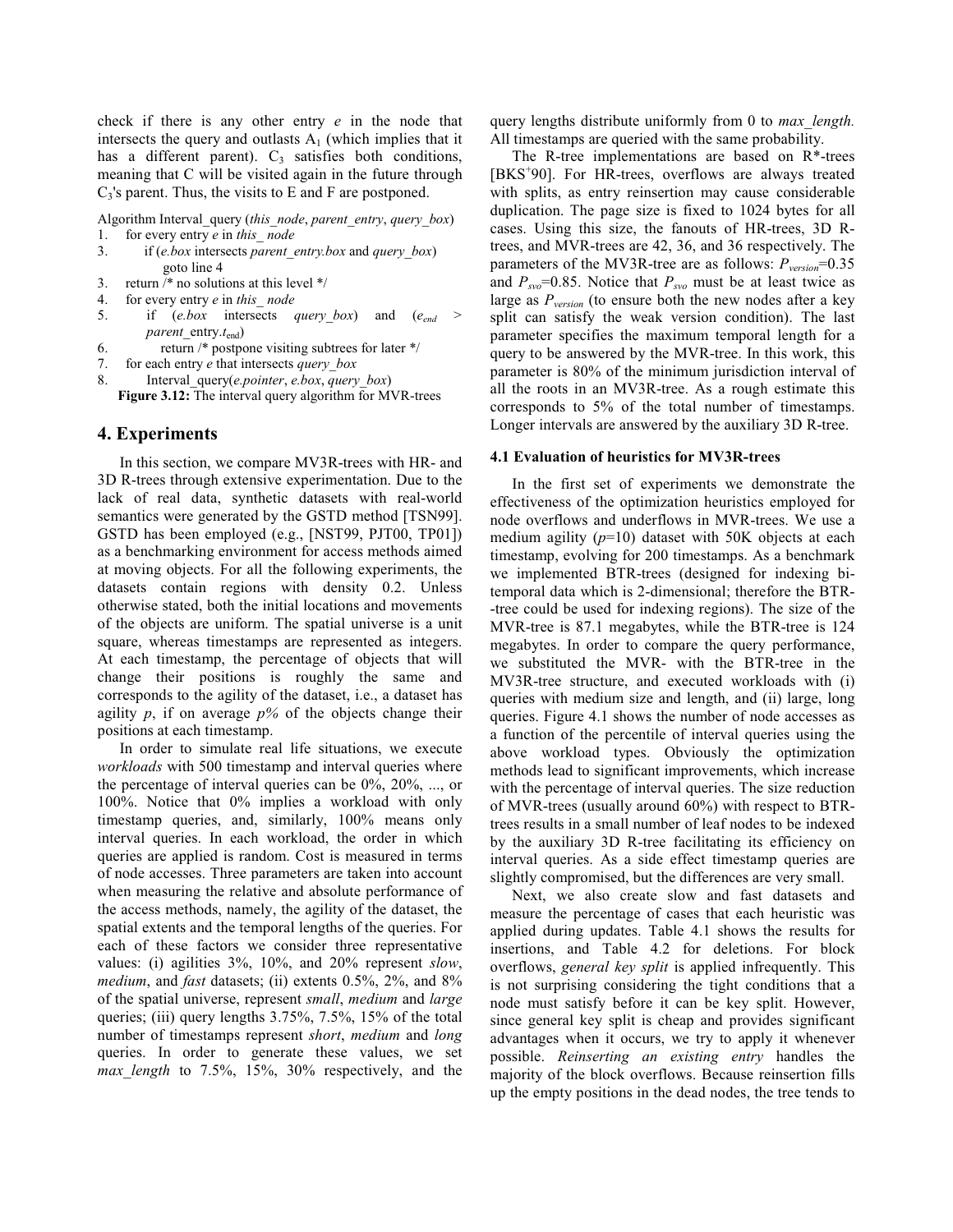be more compact. Notice that the frequency of reinsertion increases with the agility, which decreases the percentage of insertions in another node and version splits. In all cases the probability that a version split will happen after an overflow is less than  $20\%$ . According to Table 4.2, about  $\frac{1}{4}$  of weak version underflows are treated by *borrowing another entry*, and the remaining by *reinsertion*, independently of the agility.



|                | key split | existing entry another node |      |   |
|----------------|-----------|-----------------------------|------|---|
| Low agility    |           | 40                          | 38.3 | Q |
| Medium agility |           |                             | 32.6 |   |
| High agility   |           |                             | 26.8 |   |

**Table 4.1:** Frequency  $\left(\frac{0}{0}\right)$  of heuristics after overflows

|                | Borrow entry from neighbor | Reinsert |
|----------------|----------------------------|----------|
| Low agility    |                            | 74       |
| Medium agility |                            |          |
| High agility   | 26.5                       |          |
|                |                            |          |

Table 4.2: Frequency (%) of heuristics after underflows

## 4.2 Comparison with HR- and 3DR-trees

In order to compare the sizes of HR-trees, MV3Rtrees, and 3D R-trees we created datasets with cardinality 5K and agilities in the range [1%, 30%]. Figure 4.2a shows the sizes of each structure after 100 timestamps as a function of agility. As expected, 3D R-trees have the smallest size, whereas HR-trees are the largest. MV3Rtrees are about 1.5 times larger than 3D R-trees, and significantly smaller than HR-trees implying that much less redundancy is necessary in MV3R-trees. For agility values below 5, this difference is about an order of magnitude. Recall that, as discussed in section 2, each update in HR-trees can spawn many new nodes, which explains the inefficiency of the structure. For agility values above 10%, the sizes of HR-trees almost stabilize because the structure essentially degenerates to individual R-trees, one for each timestamp. Figure 4.2b compares the sizes of 3D R-trees with the auxiliary 3D R-trees built in MV3R-trees. The auxiliary tree is around 15 times smaller and accounts for only 3% of the size of the corresponding MV3R-tree.

In order to evaluate the query performance for a wide range of situations, we compared the access methods under various settings of agility, window sizes and

interval lengths. All the following experiments are executed over datasets of 50K objects that evolve for 200 timestamps. Figure 4.3 shows the cost of each structure as a function of the interval query percentage in the workload. In each diagram, we set one of the above parameters to its medium value, and test the two extreme values for the other parameters. In Figures 4.3a and 4.3b, for instance, we use workloads with medium query lengths and test respectively (i) small query windows and slow datasets, and (ii) large query windows and fast datasets.



As shown in the Figure 4.3, MV3R-Trees have the best overall performance. HR-trees are slightly better for timestamp queries, but the difference does not justify the excessive space requirements and poor interval query performance of this structure. MV3R-Trees consistently